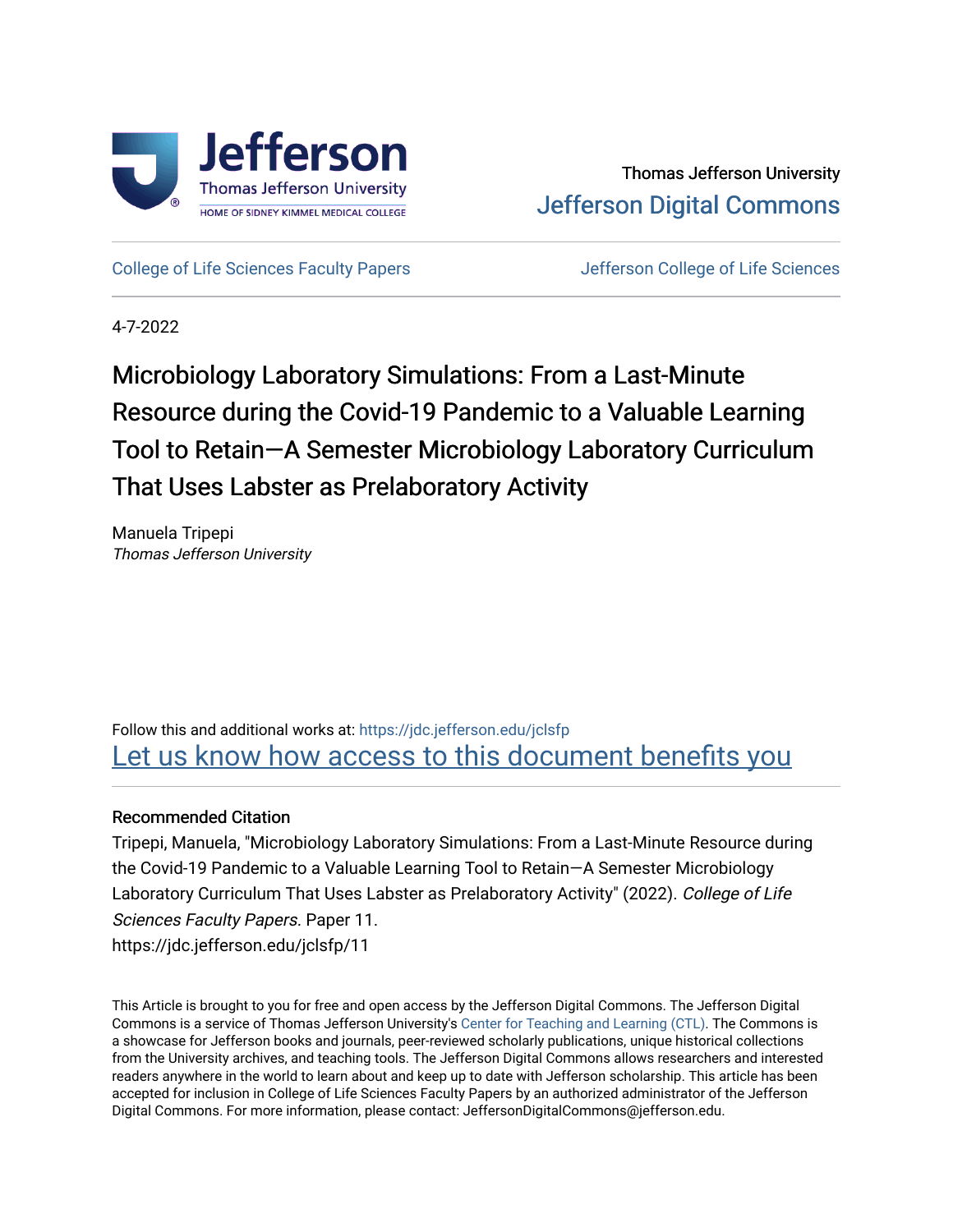

# Microbiology Laboratory Simulations: From a Last-Minute Resource during A Semester Microbiology Laboratory Curriculum That Uses Labster as Prelaboratory Activity

**[Manuela Tripepia](https://orcid.org/0000-0002-1275-7380)** <sup>a</sup>Department of Biological and Chemical Sciences, College of Life Sciences, Thomas Jefferson University, Philadelphia, Pennsylvania, USA

KEYWORDS online learning, simulations, microbiology, pedagogy, curriculum

## INTRODUCTION

The Covid-19 pandemic forced many educators to quickly change the way we teach. We needed to find ways to deliver our curriculum virtually rather than in person. Those of us who teach laboratory skills found ourselves challenged to modify hands-on laboratory lessons to virtual laboratory lessons while maintaining satisfactory learning outcomes. When the pandemic-related demand for home-lab kits overwhelmed supply, I was forced to consider using online simulations as a substitute for in-person laboratory.

At first, I was skeptical that online lab simulations would be an acceptable substitute for the in-person experience. However, after experimenting with various programs, I found the Labster simulations created by scientists, curriculum designers, and game developers welldesigned and engaging for students. They also align with the ASM Curriculum Guidelines for Undergraduate Microbiology [\(1\)](#page-7-0). The Labster platform offers a range of simulations from biology to chemistry, including microbiology and biotechnology ([https://www.youtube.](https://www.youtube.com/watch?v=l8LXQq5_VL0) [com/watch?v=l8LXQq5\\_VL0\)](https://www.youtube.com/watch?v=l8LXQq5_VL0). Instructors can adopt an entire package, such as the microbiology package, or pick the simulations that best suit their curriculum. Supplemental resources accompany the simulations for both instructors and students. Available for download are the questions students will have to answer during

Address correspondence to Department of Biological and Chemical Sciences, College of Life Sciences, Thomas Jefferson University, Philadelphia, Pennsylvania, USA. E-mail: [manuela.](mailto:manuela.tripepi@jefferson.edu) [tripepi@jefferson.edu.](mailto:manuela.tripepi@jefferson.edu)

Received: 1 October 2021, Accepted: 13 January 2022

the simulations, the theory that the simulations cover with background concepts, and templates to assign as homework, such as a lab report. During the simulations, students control the hands of a scientist with their mouse and go from wearing safety equipment before entering the lab to analyzing results at the end of a simulation ([Fig. 1](#page-2-0)). The simulations are educational and connect to entertaining real-world scenarios. For example, the PCR simulation is set up as a murder mystery that students have to solve using DNA profiling.

I decided to adopt Labster and used the simulations for the first time in the Fall semester of 2020 microbiology course since we were forced to deliver the course entirely online. After the course ended, we surveyed the 92 students, distributed in 4 different online lab sections, who had completed the course. Ninety-one students completed the survey, a 98.9% response rate. [Fig. 2](#page-3-0) shows the distribution of the students' response to the question asking them how much they like the Labster simulation on a scale from 1 to 10, with 1 being the lowest. The distribution is left skewed, with the majority of students indicating they liked the simulation (skewed toward the high end of the scale). [Table 1](#page-3-1) shows the supporting descriptive statistics. The mean response was 8.19 (SD = 1.84), the median was 8 (Q1 = 7 and  $Q3 = 10$ , and the mode 10.

Students reported that they liked the simulations and learned from them, providing reasons why they did or did not find them useful for learning (Appendix 1). The students' feedback aligned with the available literature documenting the efficacy of online tools in improving student learning ([2](#page-7-1)[–](#page-7-2)[4](#page-7-3)). Based on this feedback, I decided to retain the simulations and incorporate them into the curriculum as prelaboratory tools when we returned to in-person teaching in Fall 2021. This article outlines a semester-long microbiology curriculum that integrates the Labster simulations as prelaboratory exercises to enhance student

Copyright © 2022 Tripepi. https://creativecommons.org/licenses/by-nc-nd/4.0/This is an open-access article distributed under the terms of the [Creative Commons Attribution-NonCommercial-NoDerivatives 4.0 International](https://creativecommons.org/licenses/by-nc-nd/4.0/) licens

The author declares no conflict of interest.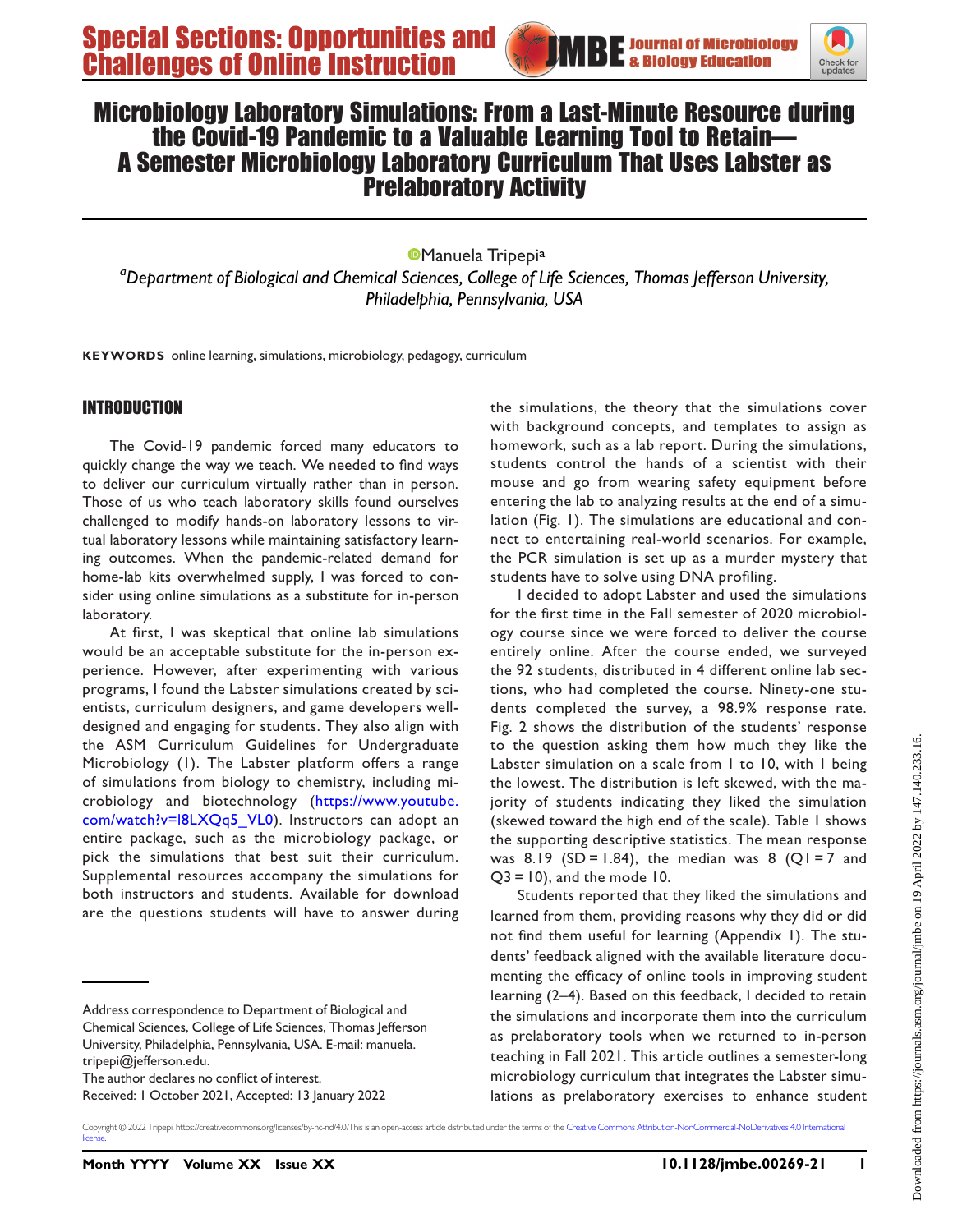

<span id="page-2-0"></span>FIG 1. Snapshot of part of the Gram staining simulation. Students control the hands of the scientist with their mouse. On the bottom left, the lab pad is available to students during the entire simulation. Students record the data on the lab pad and can access the information on the theory behind the lab through it.

learning and help students prepare for the in-person laboratories that follow the simulations ([Table 2](#page-4-0)).

### PROCEDURE

Labster integrates with many Learning Management Systems (LMS), including Canvas, Blackboard, and Google classroom. This allows instructors to easily deploy the simulations by downloading them as a cartridge package and then uploading them into the LMS of choice. The students can access the simulations in their LMS and are not required to login via the Labster website. For example, Canvas displays the Labster simulations under assignments. To assess the students' progress, Labster has built-in quiz questions running through each simulation and reports scores directly to the LMS. Instructors can also use the question bank provided on the website to test the students after the simulation, and they can assign lab reports using the files available for download. The simulations are assigned to students before the inperson lab meeting time. [Table 1](#page-3-1) shows the simulations that I selected for the semester, the in-person laboratory that follows the simulation, the learning outcome of each simulation, and the techniques that students will practice. Reading resources and links for the kits used for the inperson laboratory are provided in Appendix 1.

#### Intended audience

This laboratory sequence is intended for undergraduate students taking a microbiology course. It can be adopted for biology majors and health science majors. [Table 1](#page-3-1) shows a semester-long course designed for an in-person laboratory that is supplemented with the lab simulations. Instructors can adopt the sequence for full online delivery by removing the inperson laboratories listed.

#### Safety issue

The first simulation assigned to the students is the lab safety simulation. The instructor reiterates lab safety guidelines during the first in-person meeting as well. The experiments listed for the in-person teaching laboratory follow the safety guideline available on the American Society of Microbiology website [\(https://asm.org/Guideline/ASM-Guide](https://asm.org/Guideline/ASM-Guidelines-for-Biosafety-in-Teaching-Laborator) [lines-for-Biosafety-in-Teaching-Laborator\)](https://asm.org/Guideline/ASM-Guidelines-for-Biosafety-in-Teaching-Laborator). This study is IRB exempt.

## **CONCLUSION**

This paper provides a guide for instructors who are interested in adopting simulation as a prelaboratory activity in a semester of microbiology for undergraduate students. Many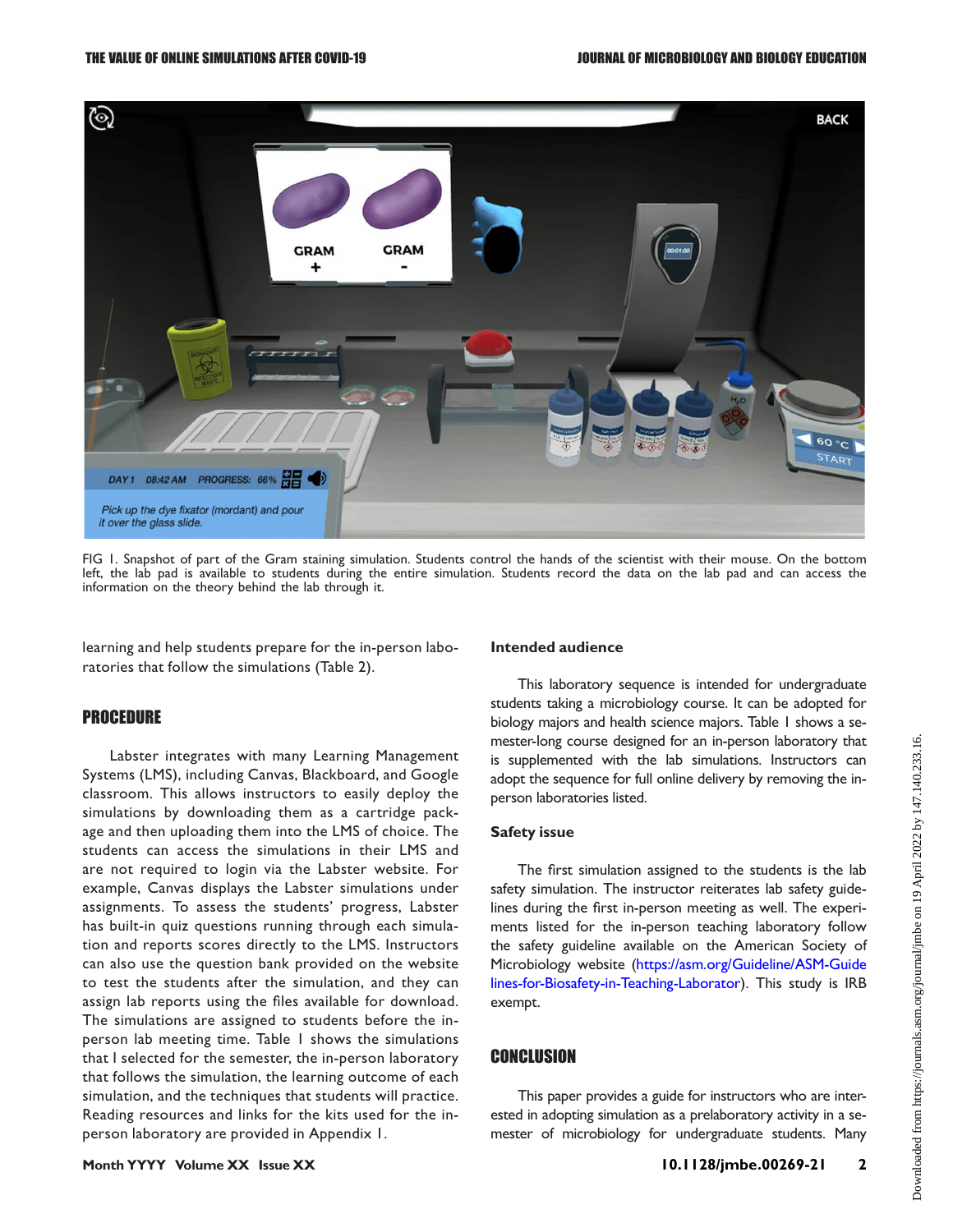

<span id="page-3-0"></span>FIG 2. Distribution of student ratings of the online simulations. 91 students, who were distributed in 4 different online lab sections in the Fall semester 2020, responded to the following question: "from 1 to 10 (1 being the lowest), how much did you like the Labster simulation as a learning tool?" On the <ix> axis the scores are reposted, and on the <iy> axis the number of students and the percentage in parenthesis are reported.

studies, especially during the Covid-19 pandemic, have discussed the important role that online simulations can play in advancing student learning, both when in-person laboratories are not possible and as a supplement to in-person laboratories [\(5,](#page-7-4) [6](#page-7-5)). Online laboratory simulations can be integrated in a laboratory setting to improve student learning and their preparedness for in-person laboratory activities. They also provide students with experience in the application of some laboratory

instruments that could be costly for an undergraduate institution to upgrade or purchase. For example, the Gram staining simulation can cover important concepts without the worry of visualizing the results because it does not require microscopes. Laboratory simulations also enable the switch to fully remote delivery of laboratory classes, even at short notice, and they can accommodate the needs of students who cannot attend face-to-face laboratory.

| Analysis variable: scores |               |           |                  |                          |                |                                 |                             |            |                           |           |                |                       |
|---------------------------|---------------|-----------|------------------|--------------------------|----------------|---------------------------------|-----------------------------|------------|---------------------------|-----------|----------------|-----------------------|
| N                         | Mean          |           | <b>Std dev</b>   | Lower 95%<br>CL for mean |                | Upper 95%<br><b>CL</b> for mean |                             | Mode       | Median                    |           | Lower quartile | <b>Upper quartile</b> |
| 91                        |               | 8.1868132 | 1.8373416        | 7.8041683                |                | 8.5694581                       |                             | 10.0000000 | 8.0000000                 | 7.0000000 |                | 10.0000000            |
|                           | <b>Scores</b> |           | <b>Frequency</b> |                          | <b>Percent</b> |                                 | <b>Cumulative frequency</b> |            | <b>Cumulative percent</b> |           |                |                       |
| $\overline{2}$            |               | 2         |                  |                          | 2.20           |                                 | 2                           |            |                           |           | 2.20           |                       |
| $\overline{3}$            |               |           |                  | 1.10                     |                | 3                               |                             |            | 3.30                      |           |                |                       |
| 4                         |               | 2         |                  | 2.20                     |                | 5                               |                             |            | 5.49                      |           |                |                       |
| 5                         |               | 3         |                  |                          | 3.30           |                                 | 8                           |            |                           |           | 8.79           |                       |
| 6                         |               | 4         |                  |                          | 4.40           |                                 | 12                          |            |                           |           | 13.19          |                       |
| 7                         | Н             |           | 12.09            |                          | 23             |                                 |                             | 25.27      |                           |           |                |                       |
| 8                         |               | 25        |                  | 27.47                    |                |                                 | 48                          |            |                           | 52.75     |                |                       |
| 9                         |               | 16        |                  | 17.58                    |                | 64                              |                             |            | 70.33                     |           |                |                       |
| 0                         |               | 27        |                  | 29.67                    |                | 91                              |                             |            | 100.00                    |           |                |                       |

TABLE 1 Descriptive statistic of the distribution of student's rating<sup>a</sup>

<span id="page-3-1"></span>"The mean is 8.19 (SD = 1.84), the median was 8 (Q1 = 7 and Q3 = 10), and the mode 10.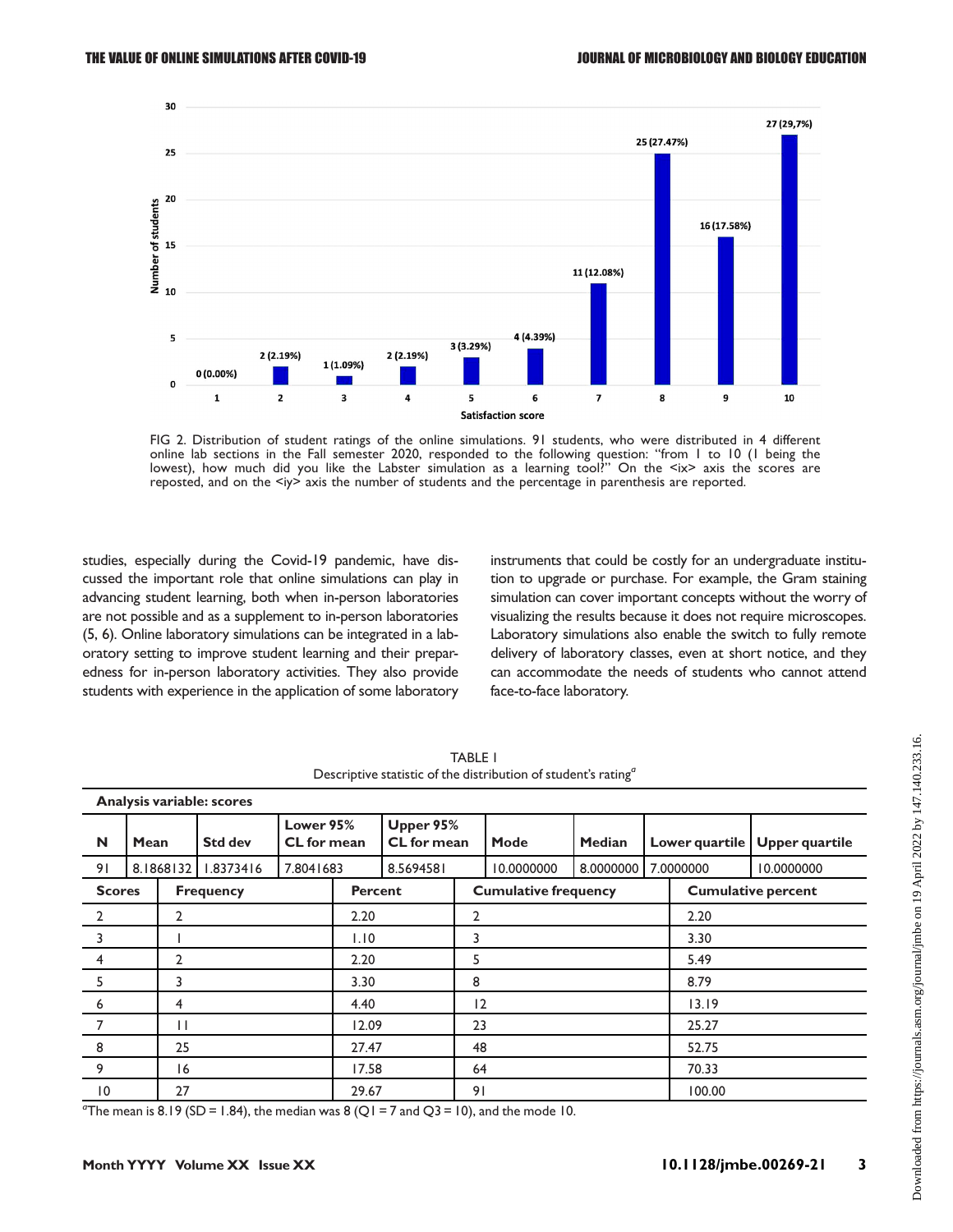<span id="page-4-0"></span>

| <b>Topic</b>                                                                                           | Learning outcome for the laboratory<br>simulation <sup>b</sup>                                           | <b>Techniques applied</b>                                                                                                                                                                                                 |  |  |
|--------------------------------------------------------------------------------------------------------|----------------------------------------------------------------------------------------------------------|---------------------------------------------------------------------------------------------------------------------------------------------------------------------------------------------------------------------------|--|--|
|                                                                                                        | • Wear the correct clothing to work in the lab.                                                          | Students go through the simulation for<br>laboratory safety and bio safety before<br>coming to in person lab.<br>The biosafety laboratory simulation is more<br>advanced and can be skipped based on<br>instructor needs. |  |  |
|                                                                                                        | • Describe the do's and don'ts in a laboratory                                                           |                                                                                                                                                                                                                           |  |  |
|                                                                                                        | • Correctly use the lab safety equipment                                                                 |                                                                                                                                                                                                                           |  |  |
| wk I                                                                                                   | • React in an emergency situation                                                                        |                                                                                                                                                                                                                           |  |  |
| Lab safety <sup>c</sup> (22)<br>BioSafety <sup>c</sup> (48')                                           | • Understand how a Biosafety containment<br>level III laboratory is constructed                          |                                                                                                                                                                                                                           |  |  |
|                                                                                                        | • Understand the basic safety rules of a Biosafety<br>containment level III laboratory                   |                                                                                                                                                                                                                           |  |  |
|                                                                                                        | • Handle microorganisms in a Biosafety<br>containment level III laboratory                               |                                                                                                                                                                                                                           |  |  |
| wk <sub>2</sub>                                                                                        | • Understand the principles of aseptic technique<br>for the prevention of infection and<br>contamination |                                                                                                                                                                                                                           |  |  |
| Aseptic technique: Culture<br>your sample without                                                      | Create and maintain a sterile work area                                                                  |                                                                                                                                                                                                                           |  |  |
| contamination <sup>c</sup> (20')<br>Testing antimicrobial agents <sup>d</sup>                          | • Use sterile equipment and consumables<br>correctly                                                     | Aseptic technique<br>Culturing                                                                                                                                                                                            |  |  |
| Column contents from https://<br>www.labster.com/.                                                     | State potential sources of microbial<br>٠<br>contamination                                               |                                                                                                                                                                                                                           |  |  |
|                                                                                                        | Assess whether a sample was contaminated                                                                 |                                                                                                                                                                                                                           |  |  |
|                                                                                                        | Explain how and why microbial colonization<br>occurs                                                     |                                                                                                                                                                                                                           |  |  |
|                                                                                                        | Recognize potential sources of contamination.                                                            |                                                                                                                                                                                                                           |  |  |
|                                                                                                        | • Describe the consequences of unregulated<br>population growth.                                         |                                                                                                                                                                                                                           |  |  |
|                                                                                                        | • Describe the ideal environments for microbial<br>growth and how they can be manipulated.               |                                                                                                                                                                                                                           |  |  |
|                                                                                                        | Appreciate different levels of selective toxicity                                                        |                                                                                                                                                                                                                           |  |  |
| wk 3<br>Control of Microbial Growth:                                                                   | Describe modes of microorganism growth<br>control.                                                       | Diffusion disk assays                                                                                                                                                                                                     |  |  |
| Explore decontamination and<br>selective toxicity <sup>c</sup> (54')<br>Foiling Spoilage with Chemical | Define selective toxicity and what it means for<br>٠<br>host organisms.                                  | Decontamination methods<br>Sterilization techniques                                                                                                                                                                       |  |  |
| Preservatives <sup>d</sup>                                                                             | Differentiate between disinfectants, antiseptics,<br>and antimicrobials.                                 |                                                                                                                                                                                                                           |  |  |
|                                                                                                        | Explain the utility of antimicrobial agents                                                              |                                                                                                                                                                                                                           |  |  |
|                                                                                                        | Appreciate why different antimicrobials are<br>effective against different infections.                   |                                                                                                                                                                                                                           |  |  |
|                                                                                                        | Select an appropriate antimicrobial to target a<br>٠<br>given microorganism.                             |                                                                                                                                                                                                                           |  |  |
|                                                                                                        | Compare the effectiveness of different<br>۰.<br>antimicrobial compounds.                                 |                                                                                                                                                                                                                           |  |  |
| wk 4                                                                                                   | • Describe the structure of the Gram-positive and<br>Gram-negative bacteria                              | prepn of bacterial smears                                                                                                                                                                                                 |  |  |
| Gram staining <sup>c</sup> (55')<br>Gram staining <sup>d</sup>                                         | Appreciate theoretical and technical aspects of<br>٠                                                     | The Gram stain technique<br>٠<br>Light microscopy<br>٠                                                                                                                                                                    |  |  |
|                                                                                                        | the Gram staining procedure                                                                              |                                                                                                                                                                                                                           |  |  |

| TABLE 2                                                                                                      |  |
|--------------------------------------------------------------------------------------------------------------|--|
| Prelab online simulation and corresponding laboratory activities for an 11 weeks laboratory class $^{\it a}$ |  |

(Continued on next page)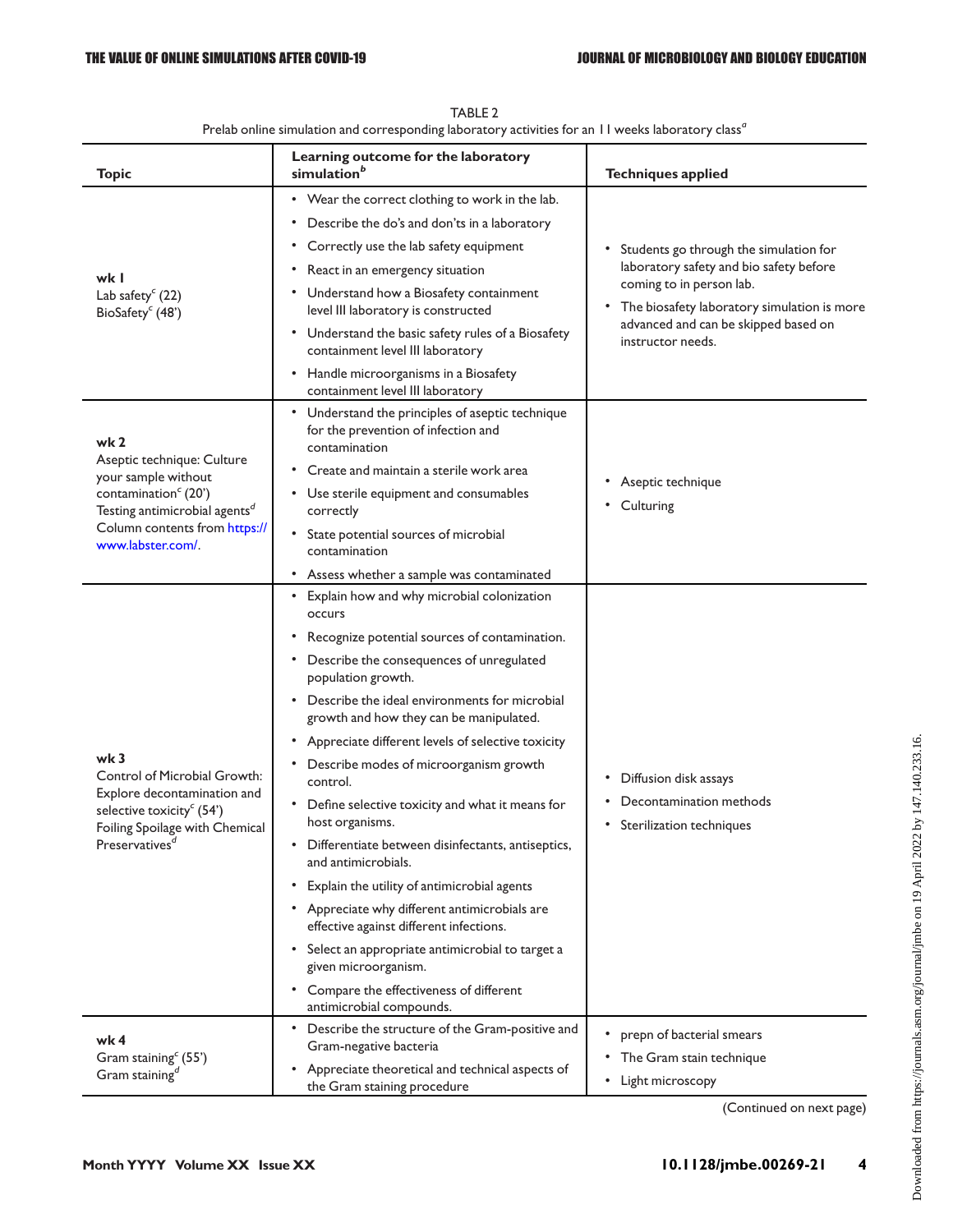| Topic                                                                                                                                                | Learning outcome for the laboratory<br>simulation <sup>b</sup>                                                                                                                                                                                                                                                                                                                                                                                                               | <b>Techniques applied</b>                                                     |  |  |
|------------------------------------------------------------------------------------------------------------------------------------------------------|------------------------------------------------------------------------------------------------------------------------------------------------------------------------------------------------------------------------------------------------------------------------------------------------------------------------------------------------------------------------------------------------------------------------------------------------------------------------------|-------------------------------------------------------------------------------|--|--|
|                                                                                                                                                      | • Know the most commonly made mistakes in<br>Gram staining                                                                                                                                                                                                                                                                                                                                                                                                                   |                                                                               |  |  |
|                                                                                                                                                      | • Critically interpret the results of a Gram<br>staining expt using a light microscope                                                                                                                                                                                                                                                                                                                                                                                       |                                                                               |  |  |
| wk 5<br>Pipetting $\text{lab}^c$ (11')<br>Gel electrophoresis (10') <sup>c</sup><br>Viral Diagnostics Lab: Beating<br>the Next Pandemic <sup>d</sup> | • Explain why micropipettes are used in<br>laboratory settings<br>• Choose the correct pipettor for a given use<br>case<br>Describe how to correctly use of the two<br>٠<br>stops on a micropipette plunger<br>Explain the visualization and separation of<br>nucleic acid molecules through gel<br>electrophoresis<br>Summarize how nucleic acid molecules migrate<br>٠<br>through an agarose gel                                                                           | • Pipetting<br>Gel electrophoresis                                            |  |  |
|                                                                                                                                                      | Explain the principles behind size separation<br>$\bullet$<br>and direction of migration<br>• Analyze and interpret a nucleic acid gel by<br>using a DNA ladder and controls                                                                                                                                                                                                                                                                                                 |                                                                               |  |  |
| wk 6<br>Genetic Transfer in Bacteria <sup>c</sup><br>(32')<br>Rainbow transformation <sup>d</sup>                                                    | • Distinguish vertical gene transfer from<br>horizontal gene transfer<br>• Understand the concept of genetic variability<br>and survivability in bacteria<br>Describe the concept of horizontal gene<br>٠<br>transfer<br>• Identify genetic elements and cell machinery<br>required for DNA transfer<br>• Outline the main events that occur during<br>conjugation, transformation, and transduction<br>• Discuss the outcome and barrier of genetic<br>transfer in bacteria | MEGA-Plate setup<br>Basic agar plate setup<br>Bacteria morphology examination |  |  |
| wk 7<br>Polymerase Chain Reaction <sup>c</sup><br>(33')<br>GMO detection (part $I)^d$                                                                | Explain the function of DNA polymerase in<br>DNA replication and synthesis<br>• Perform a PCR expt using DNA from a blood<br>sample as the template<br>• Carry out a gel electrophoresis that separates<br>DNA according to its size<br>Interpret the unique signature of the human<br>$\bullet$<br>genome and the use of tandem repeated<br>regions (TRR) in DNA profiling                                                                                                  | • Polymerase Chain Reaction (PCR)<br>Gel electrophoresis<br>• DNA profiling   |  |  |
| wk 8<br>Molecular cloning <sup>c</sup> (57')<br>GMO detection (part $2)^d$                                                                           | • Understand molecular cloning techniques:<br>DNA extraction and prepn, ligation,<br>transformation, plate streaking and antibiotic<br>selection<br>• Understand inducible gene expression<br>regulation<br>• Understand the use of GFP as a reporter gene                                                                                                                                                                                                                   | DNA extraction<br>Transformation<br>Colony screening<br>• Cloning             |  |  |

|  | TABLE 2 (Continued) |
|--|---------------------|
|--|---------------------|

(Continued on next page)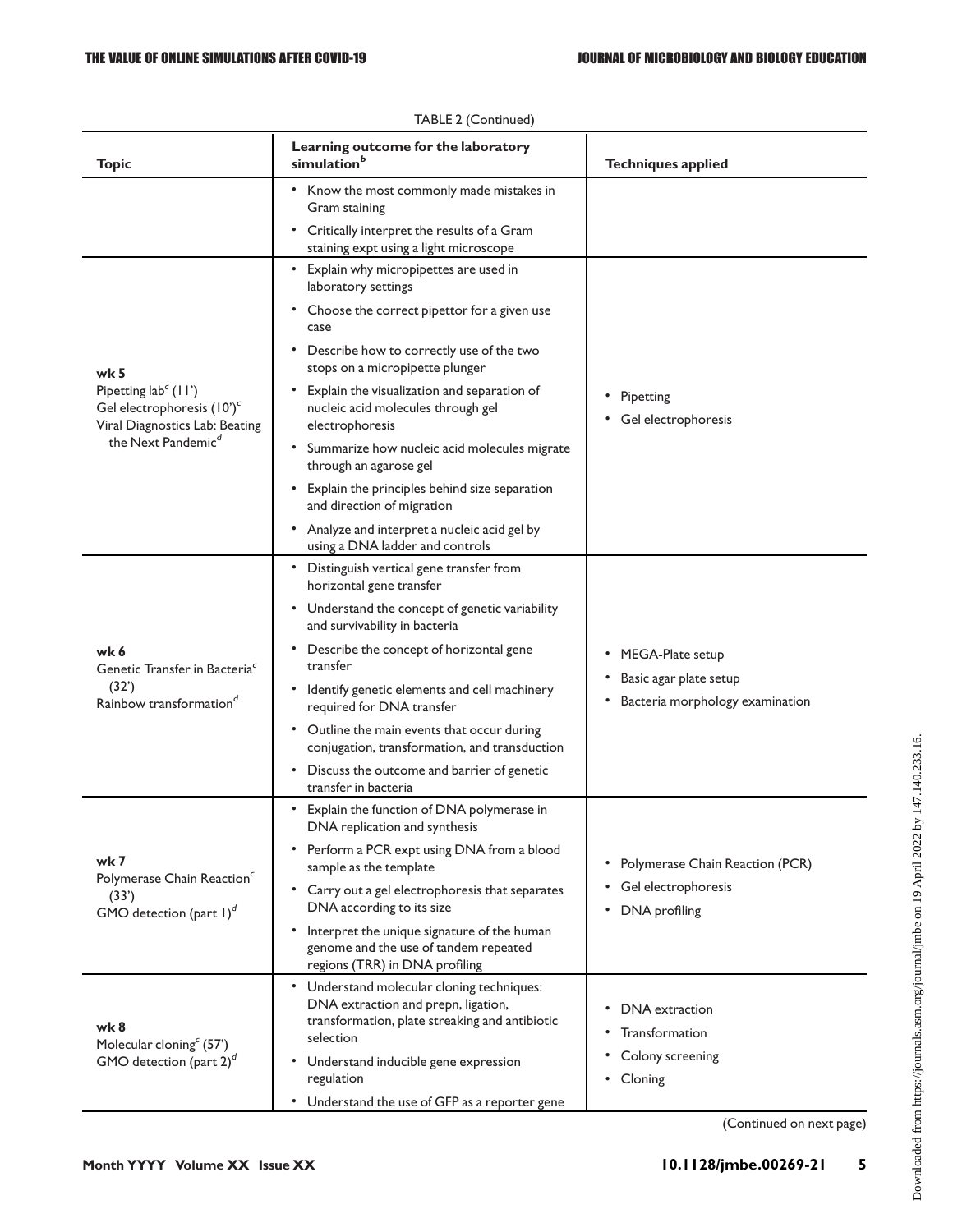| <b>Topic</b>                                                                                                                           | Learning outcome for the laboratory<br>simulation <sup>b</sup>                                                                                                                                                                                                                                                                                                                                                                                                                                                                                                                                                                                                                                                                                                                                                                             | <b>Techniques applied</b>                              |  |  |
|----------------------------------------------------------------------------------------------------------------------------------------|--------------------------------------------------------------------------------------------------------------------------------------------------------------------------------------------------------------------------------------------------------------------------------------------------------------------------------------------------------------------------------------------------------------------------------------------------------------------------------------------------------------------------------------------------------------------------------------------------------------------------------------------------------------------------------------------------------------------------------------------------------------------------------------------------------------------------------------------|--------------------------------------------------------|--|--|
|                                                                                                                                        | • Understand DNA damage and DNA repair<br>system                                                                                                                                                                                                                                                                                                                                                                                                                                                                                                                                                                                                                                                                                                                                                                                           |                                                        |  |  |
| wk 9<br>CRISPR-Cas applied to TGF-<br>beta induced EMT <sup>c</sup> (49')<br>Knockout! A CRISPR/Cas<br>Gene Targeting Lab Id           | • Describe the basics of CRISPR-Cas technique<br>Design a guide RNA construct for knock-out<br>strategies<br><b>Evaluate CRISPR-Cas9 results</b><br>٠                                                                                                                                                                                                                                                                                                                                                                                                                                                                                                                                                                                                                                                                                      | Immunofluorescence<br>CRISPR-Cas9                      |  |  |
| wk 10<br>Introduction to Immunology<br>Simulation <sup><math>c</math></sup> (57')<br>Knockout! A CRISPR/Cas<br>Gene Targeting Lab $2d$ | Discuss the fundamental need for the immune<br>system<br>• Identify physical and chemical barriers against<br>pathogen invasion<br>• Describe mechanisms of immune evasion by<br>pathogens<br>• Predict the outcome of scenarios of immune<br>deficiency<br>• Summarize the key features of innate and<br>adaptive immune responses<br>Describe antigen-antibody interactions<br>٠<br>Classify immune cell types by their role in<br>$\bullet$<br>responses<br>Define immunological memory and its<br>٠<br>importance<br>• Explain the importance of lymphocyte clonal<br>selection & deletion processes<br>Explain the concept of diagnostic serology<br>$\bullet$<br>Identify common features and principles of<br>serological methods<br>• Compare the applications for serological<br>methods in biomedical research and<br>healthcare | Serological investigation<br>Enzyme-linked immunoassay |  |  |
| wk II<br>Elisa <sup>c</sup> (48')<br>Covid testing Elisa <sup>d</sup>                                                                  | • Explain the principle of different ELISA<br>techniques<br>Apply sandwich ELISA to quantify protein<br>٠<br>samples<br>• Analyze the standard curve of ELISA expt<br>Understand the function of reagents and<br>$\bullet$<br>equipment used in ELISA<br>• Describe the basic troubleshooting process of<br><b>ELISA</b>                                                                                                                                                                                                                                                                                                                                                                                                                                                                                                                   | Sandwich ELISA                                         |  |  |
| wk $12$<br>Antibodies <sup>c</sup> (37')<br>Identifying the Epstein Barr<br>virus using ELISAd                                         | • Understand the structure and function of<br>antibodies<br>• Understand the formation of the antibody-<br>antigen complex                                                                                                                                                                                                                                                                                                                                                                                                                                                                                                                                                                                                                                                                                                                 | Blood typing                                           |  |  |

 $^a$ The online simulations are assigned ahead of the in-person laboratory meeting. The length of the online simulation is listed in column one in minutes. Learning outcome of the online simulations as reported from the Labster website, is listed in column two.

 $b$ Column contents from <https://www.labster.com/>.<br>"Simulations available on the Labster website, https://

<sup>c</sup>Simulations available on the Labster website, [https://www.labster.com/.](https://www.labster.com/)

 $\mathrm{d}$ In-person lab activities. Link to kit is available in Appendix 1.